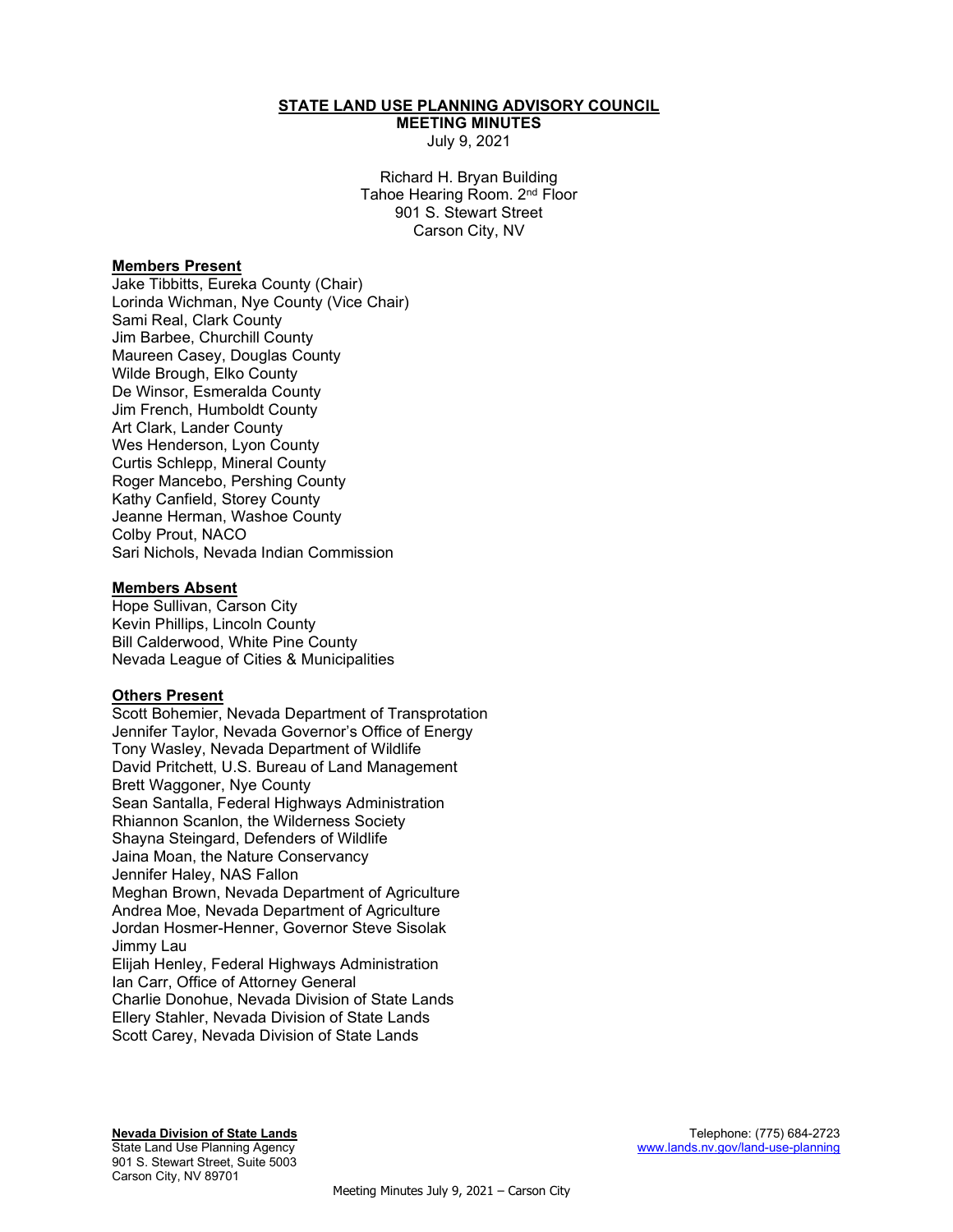# 1) CALL TO ORDER

The meeting was called to order by Jake Tibbitts at 9:00 am. A roll call was held for members of Council and a quorum was established. Introductions were made by others who were present.

## 2) PUBLIC COMMENTS

Jake Tibbitts called for public comment.

Scott Carey with the Nevada Division of State Lands stated that staff did receive [a letter](https://lands.nv.gov/uploads/documents/Governors_Office_of_Energy_Item_7_Support_Letter.pdf) from the Governor's Office of Energy in support of Item #7 on the agenda.

Shayna Steingard with Defenders of Wildlife provided public comment in support of Item #7 on the agenda.

Jaina Moan with the Nature Conservancy provided public comment in support of Item #7 on the agenda.

There was no additional public comment, and the public comment period was closed.

# 3) REVIEW OF THE AGENDA

Scott Carey with the Nevada Division of State Lands stated that there were no changes needed for the meeting agenda. Jake Tibbitts stated that since there we no changes to make, then the Council will proceed with the meeting agenda as submitted.

#### 4) APPROVAL OF MINUTES

Jake Tibbitts provided an overview of the minor changes he proposed to the October 27, 2020 meeting minutes. The proposed changes to page 8 of the meeting minutes included changes to the Eureka County update

**Jeanne Herman** made a motion to approve the October 27, 2020 meeting minutes with the changes as outlined by Jake Tibbitts. The motion was seconded by Lorinda Wichman. There was no discussion on the motion. There were no objections to the motion. The motion was approved unanimously by the Council.

## 5) BUREAU OF LAND MANAGEMENT RESOURCE MANAGEMENT PLANNING IN NEVADA

David Pritchett with the Bureau of Land Management provided the Council with a **[presentation](https://lands.nv.gov/uploads/documents/BLM_Resource_Management_Planning_Presentation_(FINAL).pdf)** about upcoming statewide resource management planning activities in Nevada.

Jim French stated that he serves on the National Wildhorse Advisory Board and that the Board has called for a resource management plan to revise Appropriate Management Level (AML) because they were set over 50 years ago. David Pritchett with the Bureau of Land Management stated that he does not consider the AML a part of the planning process and that these types of issues would be handled later in the implementation phase after a plan is adopted.

**Jim French** stated that the AML issue triggers land management decisions and that these numbers become relevant in the planning process because they can affect management at the ground level. Jim asked if AML data is incorrect because of other naturally occurring events if this data should be used in developing an Resource Management Plan for an area. David Pritchett with the Bureau of Land Management stated that land health is a broad planning issue and that numbers that go into these types of decision can be affected by many other factors in a Resource Management Plan.

**Jim French** stated that historically AML has been included in Resource Management Planning decisions and that these issues need to be a part of statewide resource management planning. Jim asked why the 2015 Sage Grouse Management Plan is being included in this planning update instead of the 2019 State of Nevada Sage Grouse Management Plan. David Pritchett with the Bureau of Land Management stated he hoped the legal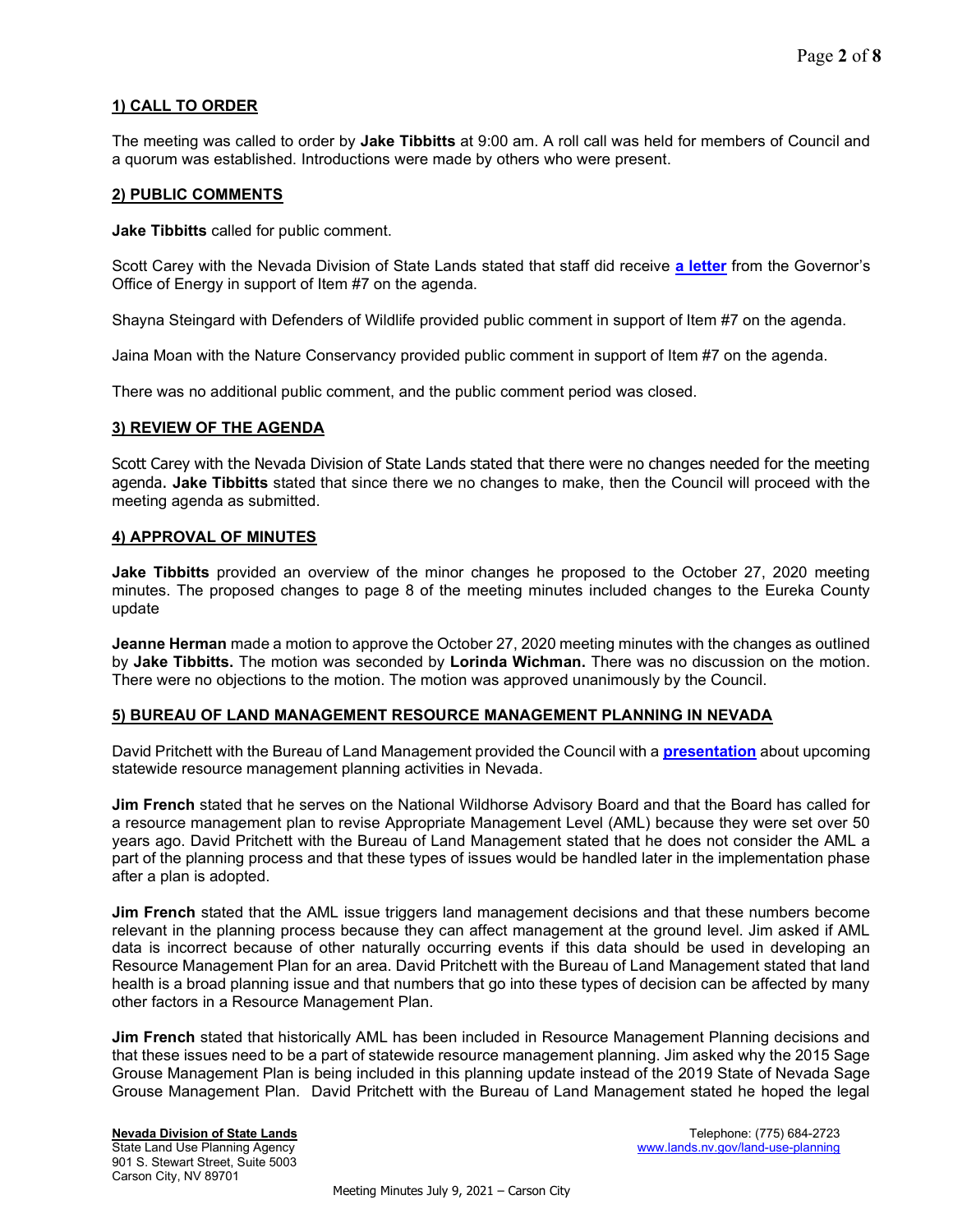process involving these plans gets worked out before the planning process formulates its alternatives. David stated that revising Resource Management Plans to include either of the Sage Grouse management plans makes sense as part of this planning process because they have already been incorporated into resource management plans.

Wilde Brough stated that he agrees with Jim French and shares many of his concerns.

Art Clark stated that he does not understand how the Bureau of Land Management can compare the Tuscarora, Mt Lewis, and the Humboldt River field offices because of precipitation. David Pritchett with the Bureau of Land Management stated that the goal of this planning process is make decisions at the field office scale. David stated that a decision made for one field office may not make sense for another field office but that there could be instances where combining decisions for field offices does makes sense.

Art Clark asked if the Bureau of Land Management is working with companies to develop wind and solar in Nevada. David Pritchett with the Bureau of Land Management stated that the agency is working with the industry to properly site energy projects on Federal Land and respond to applications received.

Art Clark asked if the Bureau of Land Management is pushing climate change. David Pritchett with the Bureau of Land Management stated that the agency is trying to abate climate change as directed by the Administration. David stated that climate change will be analyzed in future resource management planning activities across Nevada.

**Jim Barbee** asked about the Carson City District Office's proposed administrative withdrawal of Federal land for Naval Air Station Fallon and how it may affect the Green Link North project. David Pritchett with the Bureau of Land Management stated that Green Link North project is expected to start its environmental review process within 6 months. David stated that they do anticipate the proposed administrative withdrawal for the Navy to be analyzed in future resource management planning activities in Nevada.

Maureen Casey asked if disposal of Federal Lands is going be included in future resource management planning in Nevada. David Pritchett with the Bureau of Land Management stated that yes future land disposals would be included as part of the planning process.

Maureen Casey stated that she is concerned about the impact of future renewable energy development and lithium mining on rural counties throughout the state. Maureen stated that green energy is not necessarily green and that she does not think these types of activities are good for Nevada in the long run. David Pritchett with the Bureau of Land Management stated that he will keep the Council informed as the planning process progresses. David further stated that part of his work assignment is to work with the Council and keep it informed.

Charlie Donohue with the Nevada Division of State Lands asked if the proposed withdrawals for Naval Air Station Fallon and Nellis Air Force Base don't materialize during the planning process if they would still be analyzed by the Bureau of Land Management. David Pritchett with the Bureau of Land Management stated that they do not assume that a land withdrawal will happen, but they do anticipate that these actions and other proposed actions could influence the planning process.

**Jake Tibbitts** stated that he is concerned about a statewide resource management planning process because of his experience dealing with other smaller resource management plans. Jake advocated for having separate Records of Decision for each of the separate districts. Jake asked how the local governments perspective would be included in the planning process. David Pritchett with the Bureau of Land Management stated that the Nevada Association of Counties would be included as one of the focus groups to help bring a local government perspective into the planning process.

Art Clark stated that Lander County is not a member of the Nevada Association of Counties, and this organization does not represent the county. David Pritchett with the Bureau of Land Management stated that each county in Nevada would be invited to become a cooperating agency in the planning process.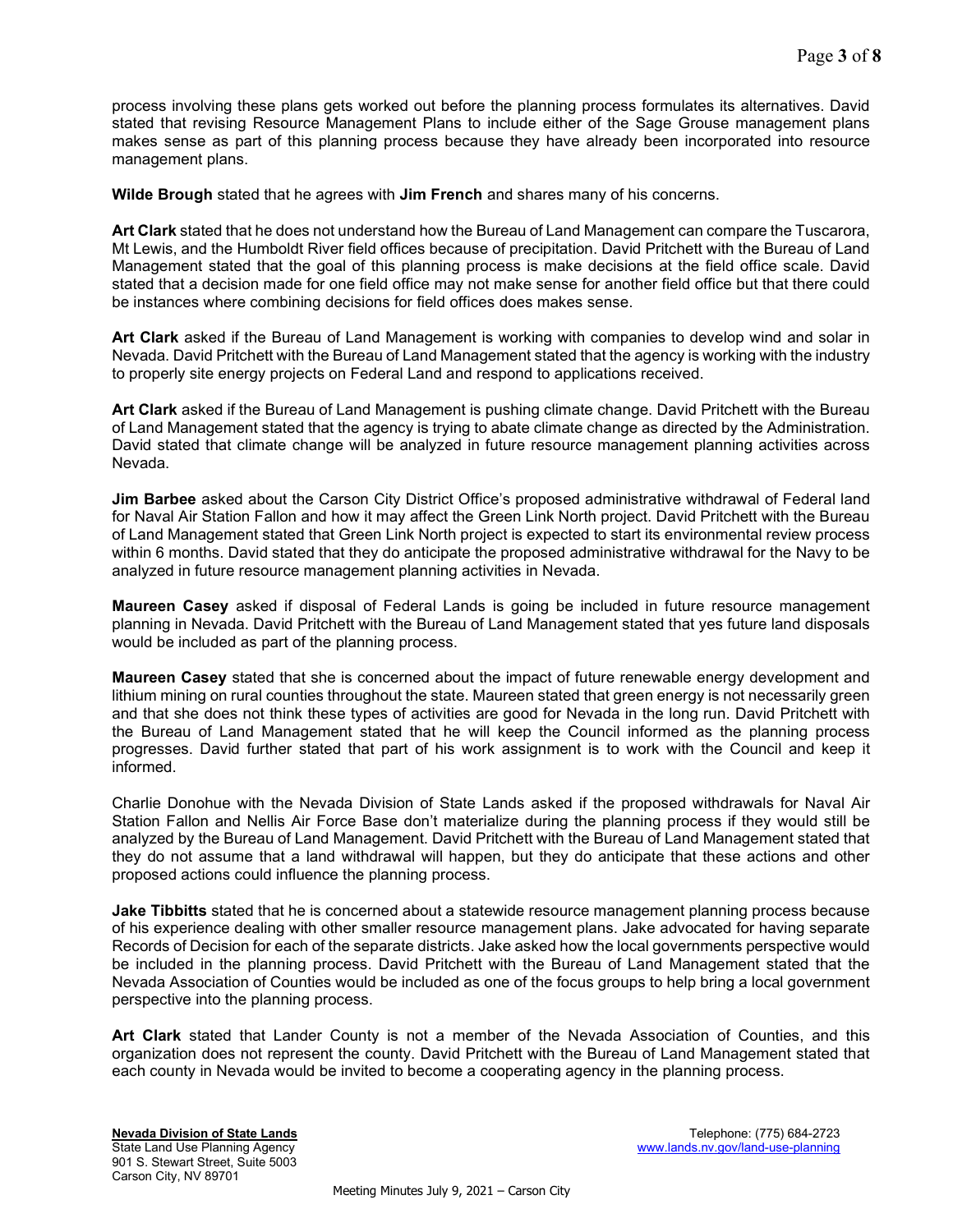**Jake Tibbitts** stated that he believes that it will be important to have one on one engagement with individual counties early and consistently throughout the planning process. David Pritchett with the Bureau of Land Management stated there will opportunities for counties to provide input and be involved before the scoping and review of alternatives processes begin.

Jake Tibbitts stated that he believes that the timeline for the planning process is aggressive and that he hopes that the Bureau of Land Management will have the ability to modify this timeline instead of rushing the planning process through.

# 6) UPDATE ON AB 52 AND RECAP OF 81st SESSION OF NEVADA LEGISLATURE

Scott Carey with the Nevada Division of State Lands provided the Council with an update on AB 52 and AB 378 which were included as pages that was included as pages 30-41 of the **meeting packet**. Scott also provided the Council with an overview of other bills of interest that passed during the 81<sup>st</sup> Session of Nevada Legislature that was included as pages 43-64 of the **meeting packet**.

# 7) REVIEW AND APPROVAL OF A LETTER OF ENDORSEMENT OF THE SMART-FROM-THE-START PLANNING CONCEPT

Scott Carey with the Nevada Division of State Lands provided the Council with an overview of the proposed letter of endorsement of the Smart from the Start planning concept which was included as pages 67-69 of the [meeting packet](https://clearinghouse.nv.gov/HTMLtoPDF/ViewSavedForms.aspx?DocLoc=SITE&DocKey=1830&ViewKey=L2RNRBTBXD).

Maureen Casey stated that she has concerns with the length of the proposed letter and that it may not accurately reflect the Council. Maureen provided the Council with an overview of a **[proposed letter](https://lands.nv.gov/uploads/documents/Member_Casey_Support_of_Renewable_Energy_Development_Letter.pdf)** that she wrote for the Council to endorse the Smart from the Start planning concept.

Art Clark stated that he agrees with a lot of what Maureen Casey is saying that he believes that a lot of rural counties are going to be hurt by renewable energy development. Art stated that he does not agree with renewable energy, specifically windmills because they take more energy to make than they would ever produce. Art stated that he cannot vote on anything this Council votes on without having approval from his County Commission.

Jake Tibbitts called for public comment on this item.

Tony Wasley with the Nevada Department of Wildlife spoke in support of the proposed letter of endorsement of the Smart from the Start planning concept.

There was no additional public comment, and the public comment period was closed.

**Sami Real** stated that Clark County supports the Smart from the Start planning concept and having more strategic and coordinated relationships on energy projects.

**Jim French** stated that his County Commission does generally support renewable energy development. Jim stated that there were concerns expressed from the Commission about trying to convert to renewable energy sources without consideration of base load requirements. Jim stated that he does not want to see the Council support a process or program that will put the state in a similar position as California without consideration of base load requirements.

Sari Nichols stated that she has concerns with the proposed letter and would prefer to use the letter proposed by Maureen Casey.

Art Clark asked why there is such a push for energy development in Nevada when there is not such a great influx of new population and development.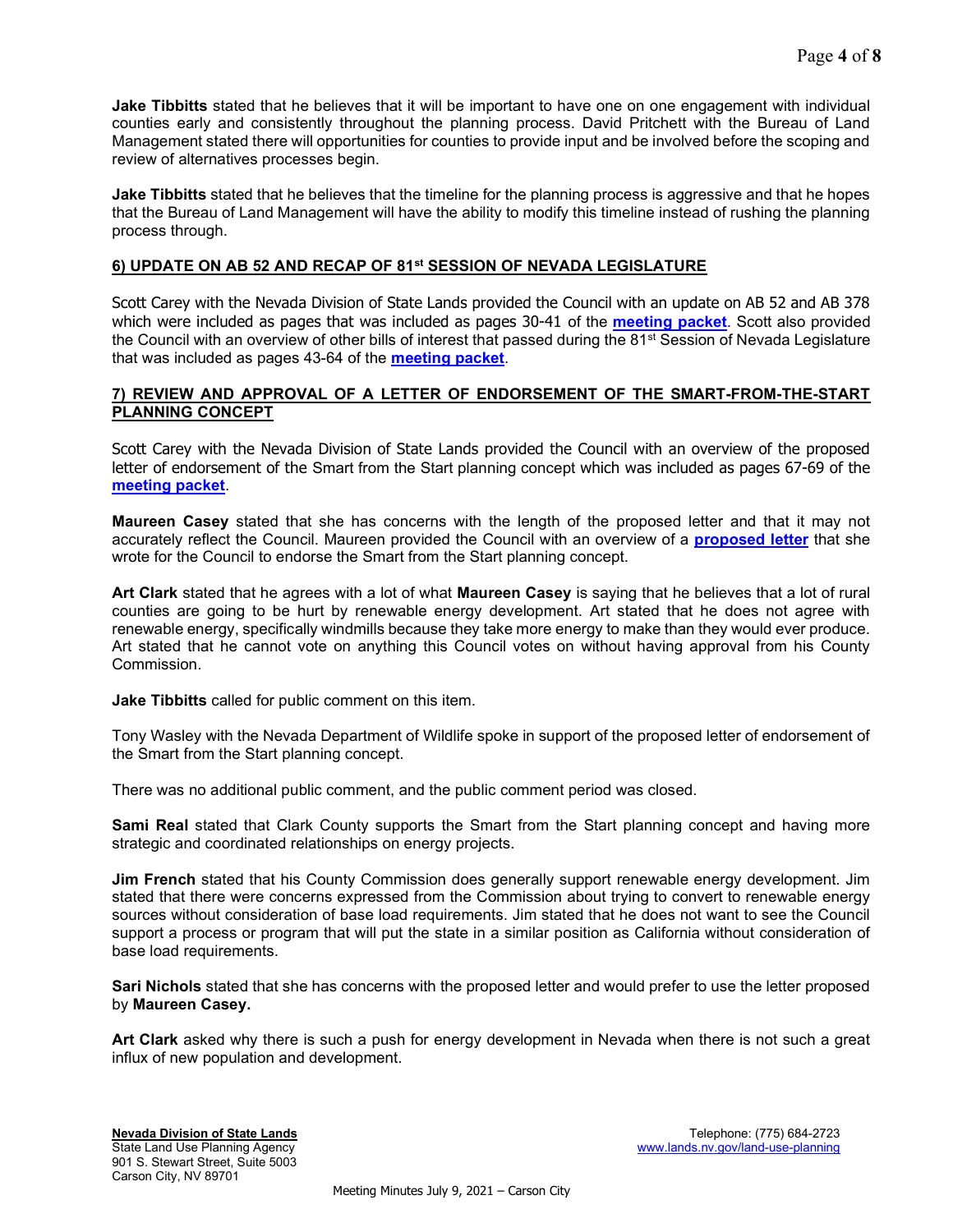**Jake Tibbitts** stated at the last Council meeting there was a presentation from NV Energy about proposed Greenlink West and Greenlink North projects which both highlighted the need for energy development throughout Nevada. Jake also stated that in 2019, the Nevada Legislature approved Senate Bill 254 which mandated that 50% of Nevada's energy must come from renewable energy or energy efficiency measures. Jake stated that these projects and other energy are going to move forward with or without the Council's endorsement. Jake stated that he believes that its important for the Council to engage and promote better planning and coordination on energy projects in the state.

Jake Tibbitts called for additional public comment on this item.

Shayna Steingard with Defenders of Wildlife spoke in support of the proposed letter of endorsement of the Smart from the Start planning concept.

There was no additional public comment, and the public comment period was closed.

Ellery Stahler with the Nevada Division of State Lands stated that staff could take the comments and input from the Council and bring back a revised letter for the Council's consideration at a future meeting.

Jim Barbee asked how attached staff was to the language referencing the state's renewable portfolio standard and other specifics in the proposed letter. Jim asked if the Council could take the introductory paragraph in proposed letter and combine it with Mauren Casey's proposed letter.

Ellery Stahler with the Nevada Division of State Lands stated that staff would be willing to revise any part of the proposed letter as directed by Council.

**Jake Tibbits** suggested changing the second sentence of the introductory paragraph of the proposed letter to add the term "where appropriate" before "to already degraded lands". Jake suggested adding a new sentence at the end of the third paragraph of Maureen Casey's proposed letter that states, "We advocate for Nevada's counties and local governments to have active engagement and a primary role in this process consistent with their local plans and policies."

Sari Nichols stated the Tribal Nations are own sovereign nations with their own land use planning authorities and that they should also be specifically referenced in this new sentence as such. Jake Tibbits stated that he agrees with this suggestion to the sentence and thanked Sari for pointing this out.

**Jake Tibbitts** suggested that given the Council's new authority under AB 52 to issue its own statements of policy that the letter should be addressed to the entities that are listed as a CC in the proposed letter.

Scott Carey with the Nevada Division of State Lands stated that the intent of the original letter was to send a copy of the letter to the multiple entities listed because there are specific energy projects under development and currently being reviewed by these entities. Scott stated that staff is open to any changes to the proposed letter from the Council.

Maureen Casey suggested taking out the first line in her proposed letter and revising the term "close to existing transmission" in the proposed letter.

**Jim Barbee** suggested changing this phrasing to "existing transmission corridors" and to remove the second paragraph of Maureen Casey's proposed letter.

Jim Barbee made a motion to use Maureen Casey's proposed letter to endorse the Smart from the Start planning concept with the additions and changes as discussed by the Council. The motion was seconded by Maureen Casey.

Charlie Donohue with the Nevada Division of State Lands suggested that the Council take a short recess so staff can work on the revised language in the proposed letter.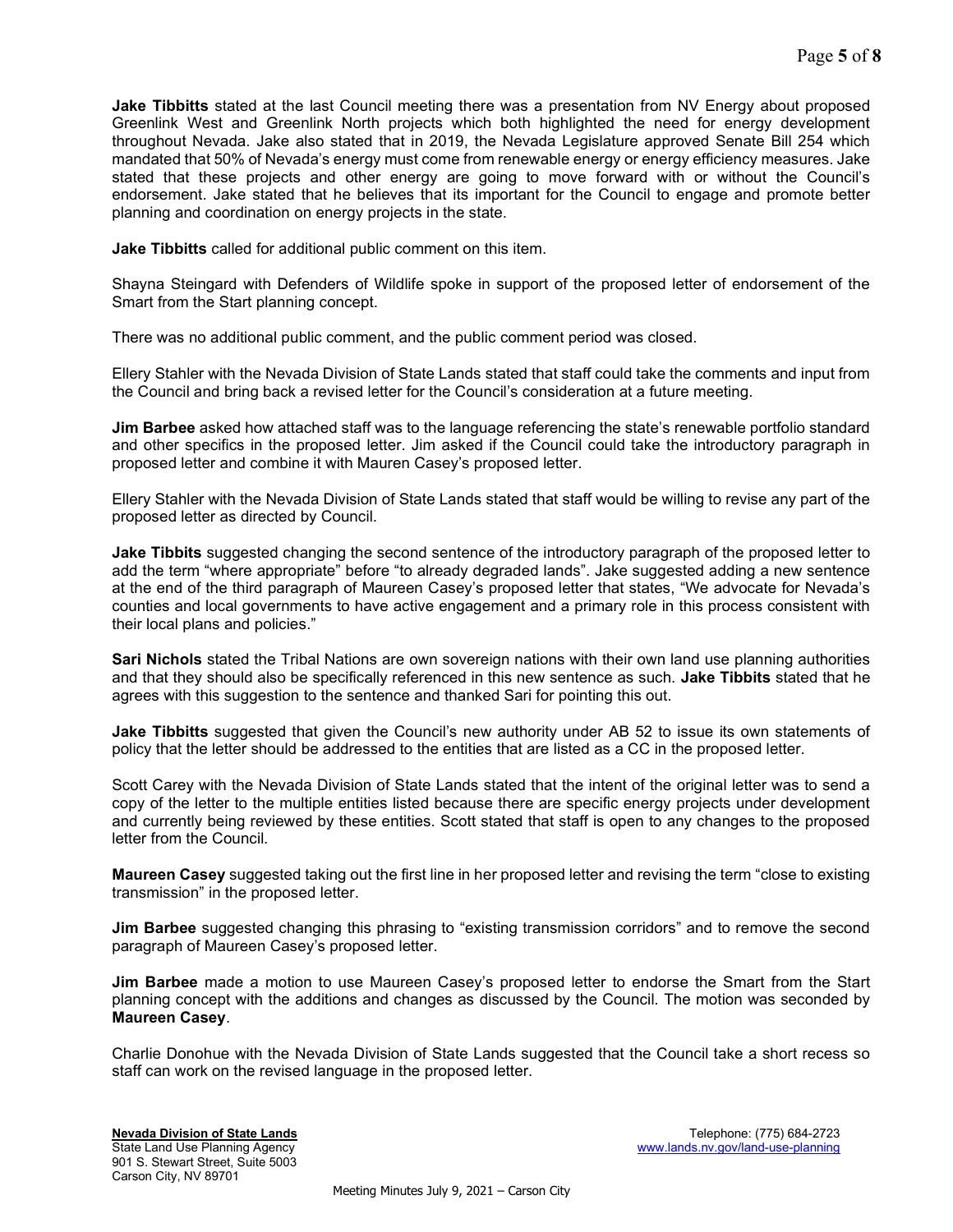Jake Tibbits called for a 5 minute recess.

After the recess, Scott Carey with the Nevada Division of State Lands provided an overview of the changes made to the letter that was discussed by the Council. Scott stated that the letter has been revised to make the letter addressed to Governor Sisolak, the Public Utilities Commission of Nevada, the Nevada Governor's Office of Energy, the Nevada Governor's Office of Economic Development, the Colorado River Commission, and the Nevada State Climate Policy Coordinator. Scott also stated that the letter has been revised to use the language from the first paragraph of the proposed letter and use the term "existing transmission corridors" as discussed by the Council. Scott stated that the second paragraph of the letter proposed by Maureen Casey remains unchanged. Scott stated that the third paragraph of the letter includes a new sentence as proposed by **Jake** Tibbitts and Maureen Casey.

Maureen Casey suggested in the last sentence of the last paragraph of the letter to change "if you have" to "if there are".

Jim French expressed concern over the use of the term "degraded" lands adjacent to proposed corridors in the letter and questioned how many lands within Humboldt Conty fall into this category.

Sami Real suggested that the term "degraded" be replaced with "impacted" in the first paragraph of the proposed letter. Jim French stated that he agrees with this change.

**Jake Tibbitts** suggested that this letter also be sent to the Bureau of Land Management, Nevada State Office.

Sami Real asked if the proposed letter includes anything about reducing land use conflicts. Scott Carey with the Nevada Division of State Lands stated that the last sentence of the second paragraph of the letter does address reducing land use conflicts.

Jake Tibbitts suggested replacing the term environmentally sensitive habitat to "sensitive resources" so that this term would include visual and cultural resources.

Wilde Brough stated that he likes the idea of the Smart from the Start planning concept but that he is concerned how reliant the renewable energy industry is on the use of public subsidies. Wilde stated that he does not believe that it is good to support the concept of using public tax dollars for the renewable energy industry.

Jaina Moan with the Nature Conservancy spoke in support of the proposed letter of endorsement of the Smart from the Start planning concept.

Sami Real suggested adding a coma after SLUPAC in the first sentence of the letter, changing the references of "the Council" to "SLUPAC" throughout the letter, and changing the last sentence to begin with "If there are any questions or requests for".

Jake Tibbitts called for a vote on Jim Barbee's motion to use Maureen Casey's proposed letter to endorse the Smart from the Start planning concept with the additions and changes as discussed by the Council. There was no opposition to the motion by those present. (Members, Jeanne Herman, Art Clark, and Kathy Canfield were not present for this vote). The motion was approved unanimously by the Council.

## 8) FEDERAL HIGHWAYS ADMINISTRATION (FHWA) NEVADA PLANNING STUDY: FEDERAL LANDS INTEGRATION

Elijah Henley and Sean Santalla with the Federal Highways Administration provided the Council with a [presentation](https://lands.nv.gov/uploads/documents/FHWA_Presentation.pdf) about the Nevada Planning Study and Federal Lands Integration process.

Jake Tibbitts stated that the Council could be a good medium for the FHWA to get input on the Nevada Planning Study from local governments and Tribal Nations across Nevada.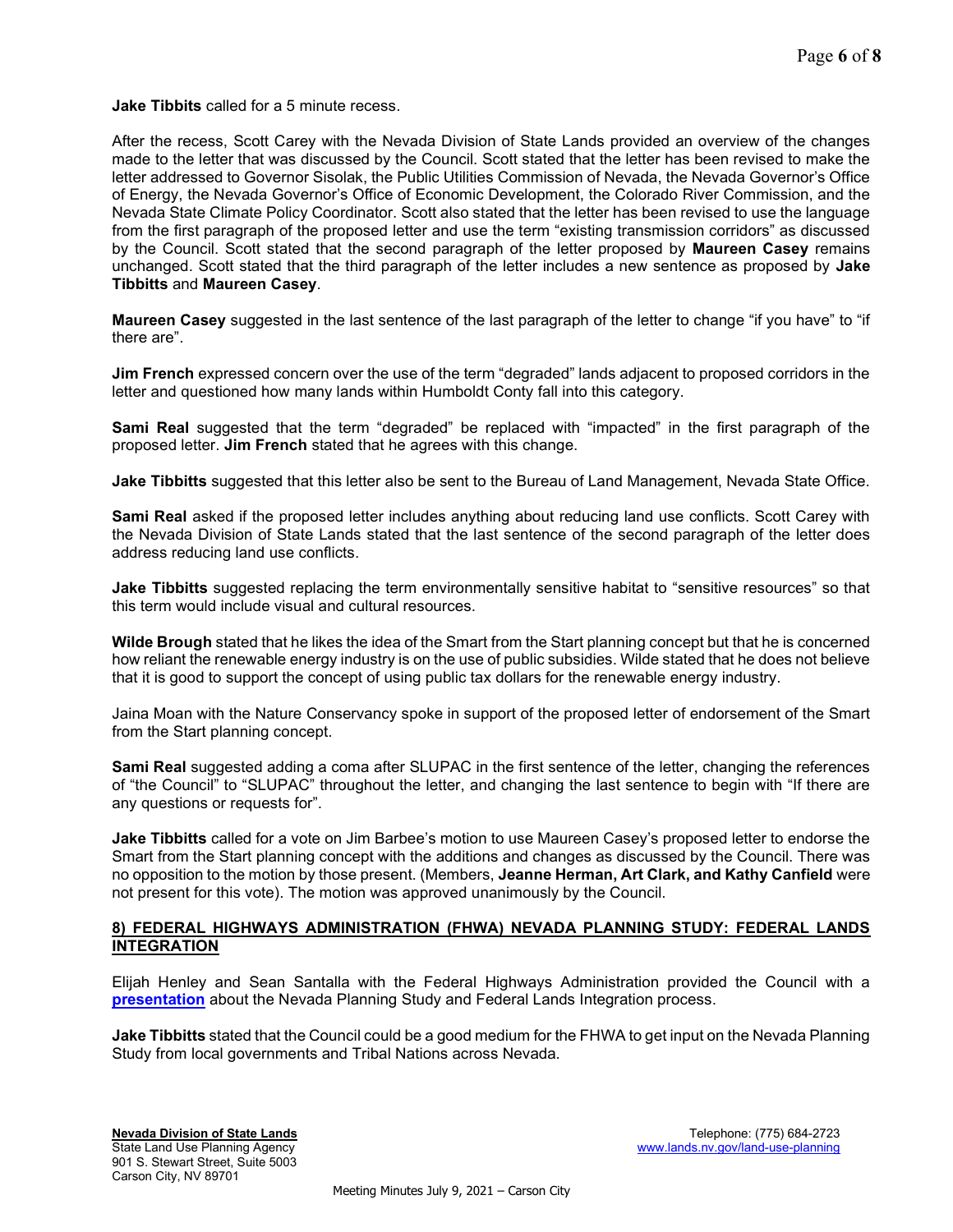Sara Nichols stated that Tribal Nations do not receive adequate funding for their transportation needs across Nevada. Sari highlighted the ongoing issues the Duckwater Shoshone Tribe has had with its main road to the community from Ely. Sari stated that this road goes across three separate counties and crosses Federal land and is in poor condition and needs to be improved by the Federal government.

Elijah Henley with the Federal Highways Administration thanked Sari for bringing this issue to the FHWA's attention and clarified the Federal funding process and funding for Tribal roads. Elijah stated that he would like to learn more about this issue and see if there is a program or opportunity within the FHWA to help resolve this issue.

Lorinda Wichman asked if the road Sari Nichols was referring to was the main from the Duckwater Reservation to Eureka instead of from Ely.

**Jake Tibbitts** thanked the FHWA for providing this presentation and stated that he looks forward to hearing more and having the council be involved with the Nevada Planning Study in the future.

# 9) STATE LAND USE PLANNING AGENCY UPDATE

Scott Carey with the Nevada Division of State Lands provided an overview of the update for the agency which was included as pages 87-88 of the **[meeting packet](https://clearinghouse.nv.gov/HTMLtoPDF/ViewSavedForms.aspx?DocLoc=SITE&DocKey=1830&ViewKey=L2RNRBTBXD)**.

# 10) COUNTY AND MEMBER PLANNING UPDATES

In the interests of time this item was dispensed with and referred to a future Council meeting.

# 11) FUTURE AGENDA ITEMS

Jake Tibbitts stated that it would be good for the Council to hear a presentation in the future about the Bureau of Land Management Statewide Resource Management Plan update and the FHWA Nevada Land Study.

Maureen Casey asked for a future presentation from Colin Robertson about the Nevada Division of Outdoor Recreation and the Dark Skies Program.

## 12) SCHEDULING OF FUTURE SLUPAC MEETING DATES AND LOCATIONS

Scott Carey with the Nevada Division of State Lands stated that staff was hoping to finalize a date and location for the next Council meeting. Scott suggested that the Council set a date and location for its next meeting sometime in October and the next meeting be held in a hybrid meeting format.

Jim Barbee offered the Churchill County Commission Chambers in Fallon as the location for the next Council meeting.

**Jake Tibbitts** suggested Friday October 15, 2021 in Fallon as the date and location for the next Council meeting. The consensus of the Council was that this date and location would work for its next meeting.

## 13) PUBLIC COMMENT

Jake Tibbitts called for public comment.

There was no public comment, and the public comment period was closed.

## 14) ADJOURN

**Jim Barbee** made a motion to adjourn the meeting. The motion was seconded by **Maureen Casey** and approved unanimously by the Council.